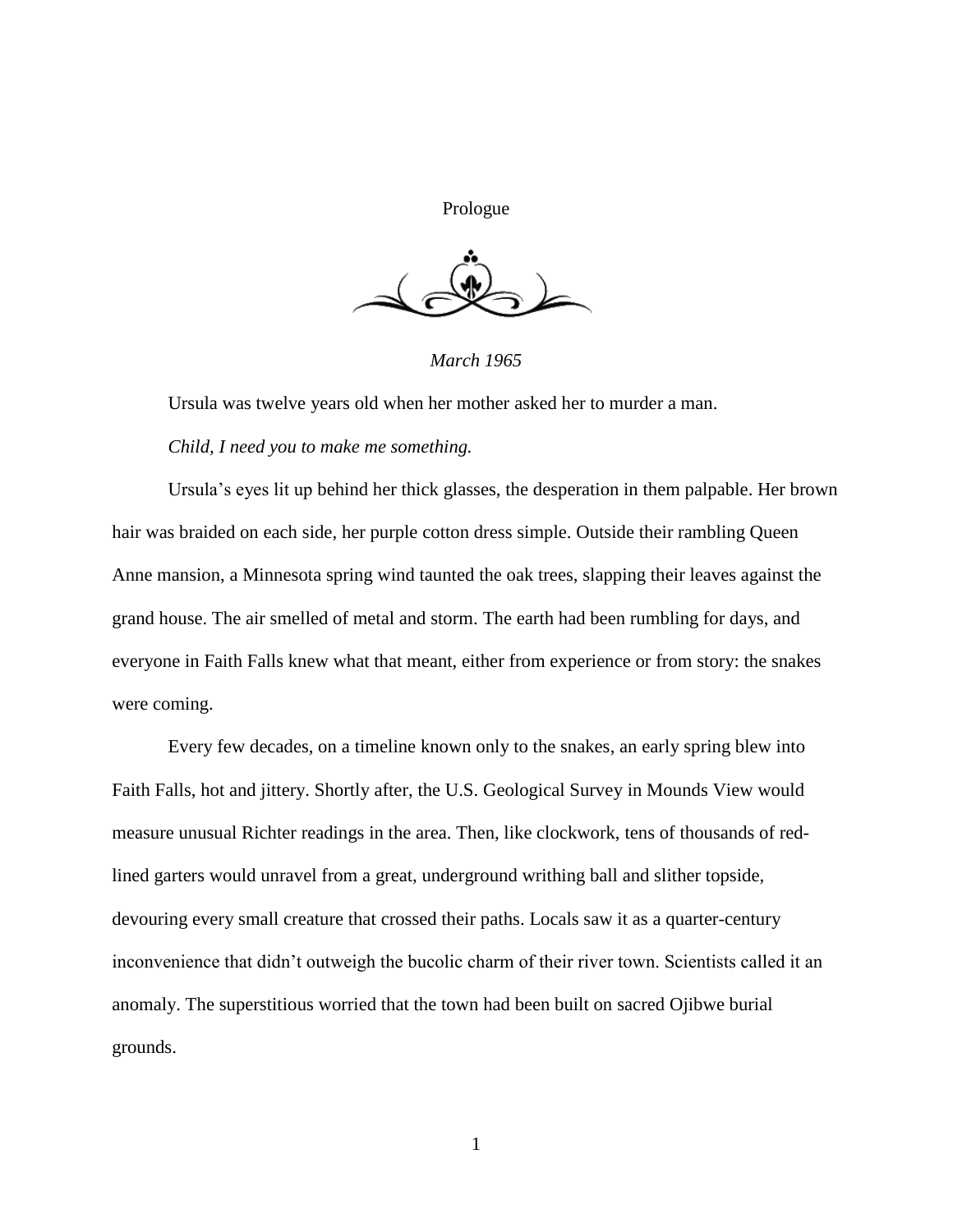Ursula had felt the recent temblors and heard the whispers about the snakes' return. But what was happening outside of the Queen Anne didn't matter. Her world had narrowed to this single chance to earn her mother's love.

*What do you need me to make?*

*Poison.*

*For a rat?*

*Yes. A big one. But the poison can't have any taste, or the animal won't drink it. Can you do it?*

Ursula worshipped her mother back then. Velda didn't reciprocate. Instead, she would joke over Sanka and cigarettes that the fairies must have switched her real daughter for plain, thick-waisted Ursula, with her glasses and hair as straight as a bone, a plain lump next to her mother's grace and style. Ursula was always within hearing distance. She would look down at herself and know her mother was right.

But here, finally, was the moment Ursula had been preparing for her whole life: Velda *needed* her. Her heart smiled. She would make the most glorious poison for the rat, and Velda would realize that she wasn't a mistake. She flew to the kitchen and set a pot of water on the gas stove to simmer. Racing to her room after that, she rifled through the pouches of herbs she'd been collecting since she'd cut her knee on a river rock six years earlier.

Her parents had kicked her out of the house that day, first her dad, and then when she went to ask Velda if she could help with anything, her mom. Velda was hugely pregnant with the twins, uncomfortable as a grounded moon.

*You're always underfoot. Go find something to do. I don't want to see you again until it's dark.*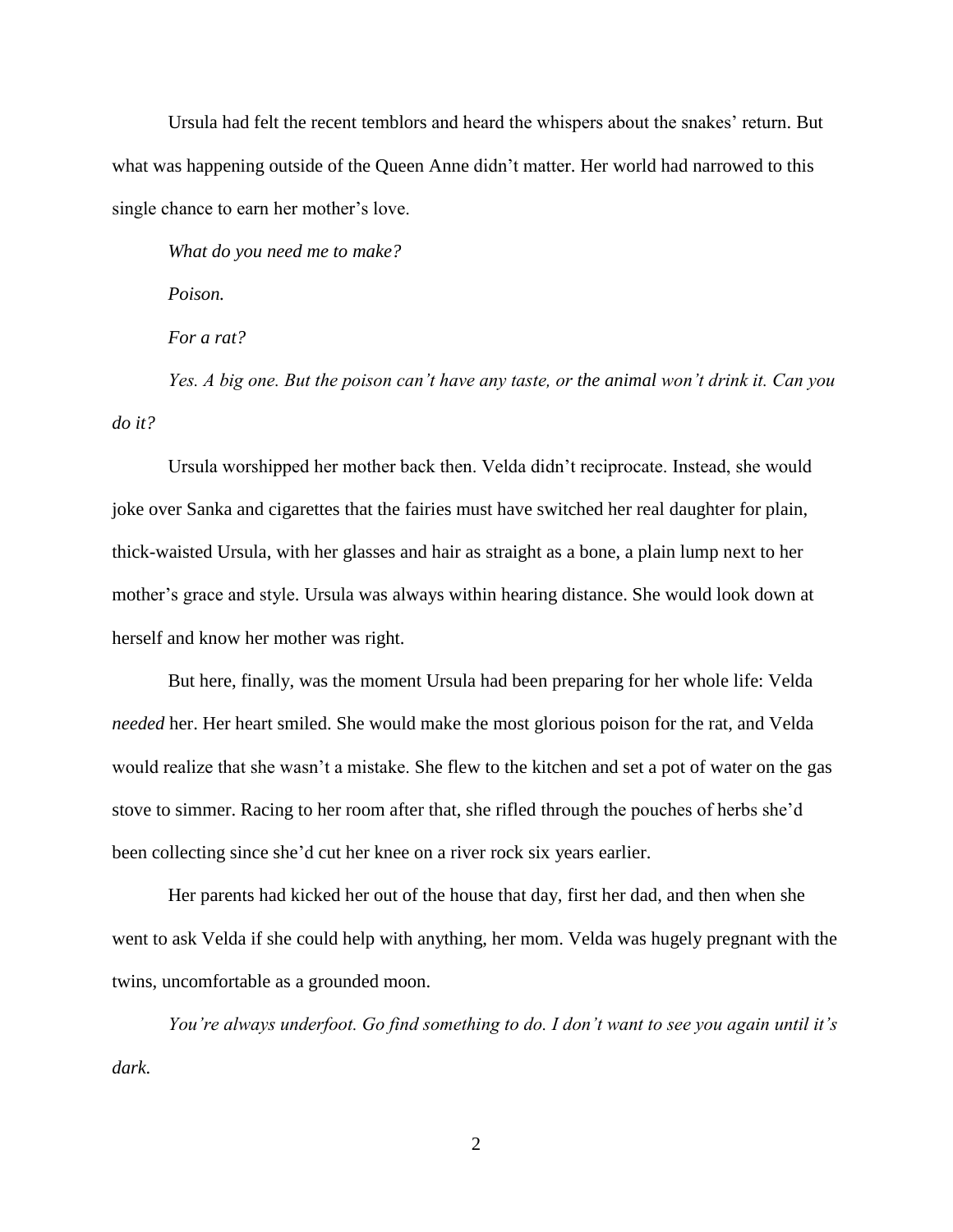Ursula had started to cry, her fingers kneading the hem of her paisley dress, before she remembered that both habits made Velda angry. She wiped her face and straightened her clothes. The day was hot. She decided to go swimming.

She played her favorite game, the one where she pretended to be a fish with a whole school of friends. Some of the imaginary fish were six years old, like her. Others were older but still played close. Her pretend friends enjoyed the rainbow feel of cool water on hot skin, just like her.

She was smiling when the rock sliced her foot.

She paddled to shore, stepping tenderly on her bleeding heel as she reached the bank. That's when she spotted it: the horsetail lining the river's edge had morphed from its normal green to a bright, pulsing blue.

Her mouth dry, she plucked some, smelled it, rubbed it in her hands and then—moving quickly before she changed her mind—shredded a bit and dropped it into her wound. The bleeding slowed and then stopped. On her walk home, every plant that could help her shone the same bright blue—willow bark for the pain, juniper berries for an antiseptic wash. She giggled as she skipped along the dirt road, gathering all the blue-washed herbs in the pockets of her summer dress.

Over the next six years, she discovered that with practice, she didn't need to be experiencing the pain to identify which herbs would heal it. She began haunting the library, devouring the botany books. The more she learned, the more she collected plants and seeds against future possibilities.

Velda may have noticed, but she'd never spoken of it. Until today.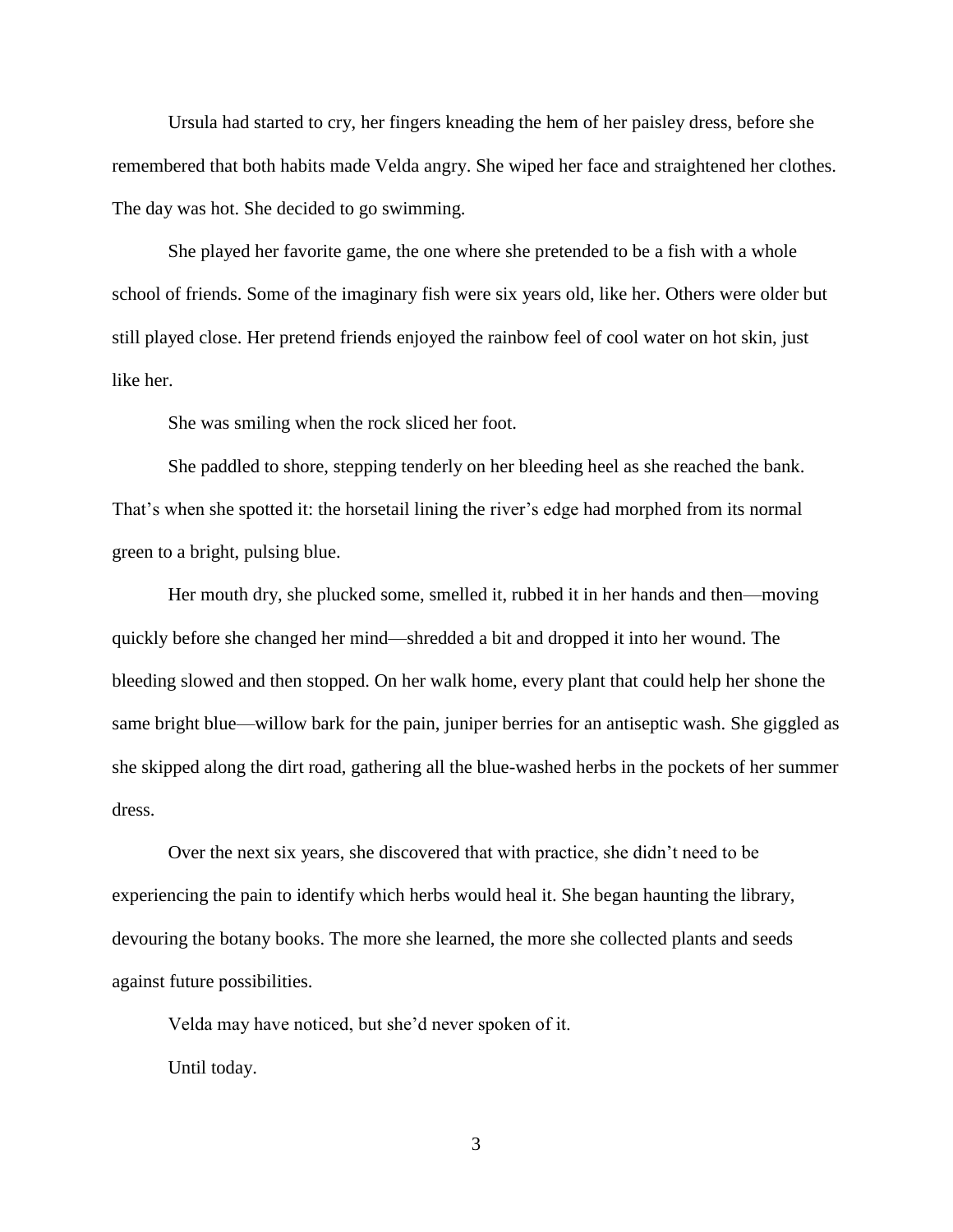Ursula's breath was shallow as she pawed through her repository for a special plant, one that was a sedative in small doses. She spotted the labeled packet: *conium maculutam*. She'd discovered the weed in a ditch last July and harvested, dried, boiled, and condensed it until it was a deadly brown paste, never imagining she'd have a use for it so soon. She also snatched an envelope of lavender to disguise the bitter, carroty taste of the hemlock.

Back in the kitchen, she dipped an eyedropper into the now-boiling water, withdrew three globules, and squirted them into a spoon. Then she dropped the pea-sized pasteball of hemlock into the hot liquid, followed by a sprinkle of powdered lavender and a touch of honey. The blood galloped through her veins as she mixed the concoction with a toothpick, stirring until it was a quarter teaspoon of murky liquid the consistency of maple syrup. When it was complete, she poured it into a blue glass bottle.

*Here*. She handed the mixture to her mother, her expression a muddle of triumph and shyness*. Pour it over cheese, or in a dish of milk, and put it near the rat's nest.*

Velda accepted the spoon, her eyes glittering with tears. She'd sent the now six-year-old twins to spend the day and night at a friend's house. The left side of her face was a swollen tapestry of yellows and blues. Her left arm was in a sling. Her right arm shook as it held the spoon.

## *Mom?*

#### *He watches you sleep, you know.*

Ursula tipped her head, one braid falling over her shoulder. She pushed her glasses up her nose out of habit. Her expression turned to slapshock when Velda tipped the contents of the spoon into Ursula's father's favorite beer glass, the one embossed with a 12-point buck on its side.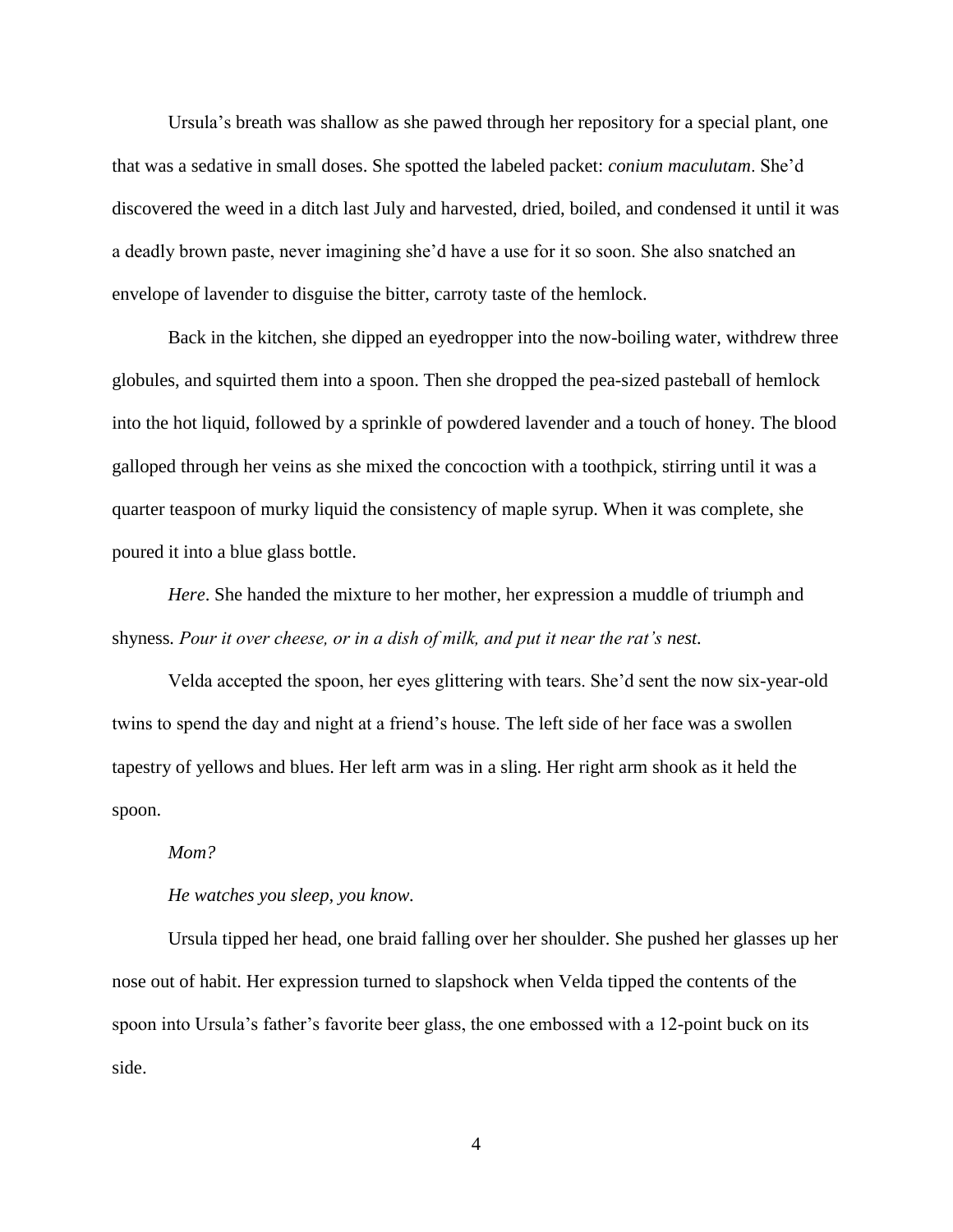*Mom?* No response. *Mom!*

*Go to your room.*

It had never in her life occurred to Ursula to stand up to Velda. Why would a bug argue with the sun? So she stumbled out of the kitchen and cowered behind her bedroom door, every nerve so tender that she was sure she'd been skinned. She tried to lean into the door, to become part of it, to absorb the comfort she'd always felt inside the Queen Anne erected by her grandparents. Outside, the fierce wind screamed. She'd be cleaning up branches tomorrow. She wished the storm would break already.

He wasn't a great father, Ursula recognized that. Some days he was a savage, other days loving, but overall, he'd been as distant as Velda, until lately, when he'd begun paying attention to Ursula, telling her she was pretty, asking her about her day and pulling her onto his lap, even though she was more woman than girl. The new attention tasted like stolen candy. She loved to hear him say nice things in his slow drawl, sweet and lazy like Mississippi honey. What did Velda mean that he watched her sleep?

When the front door slammed, Ursula jumped, pressing her ear against the rough wood of her door. The sounds that assaulted her were not new: crashing, yelling. A popping sound. Velda's cry. Then the worst sound of all: quiet.

The silence shook her bones. When she couldn't stand it any longer, she snuck downstairs. Her father was at the kitchen table drinking beer from his favorite glass, the one that held the poison. He scowled at her, his face handsome and angry, his chin three days past a shave. Her mother was seated across from him, bleeding from her nose. Ursula dropped next to her. She reached toward Velda, yanked her hand back, and then rested it on her mother's knee. Velda leaned into her.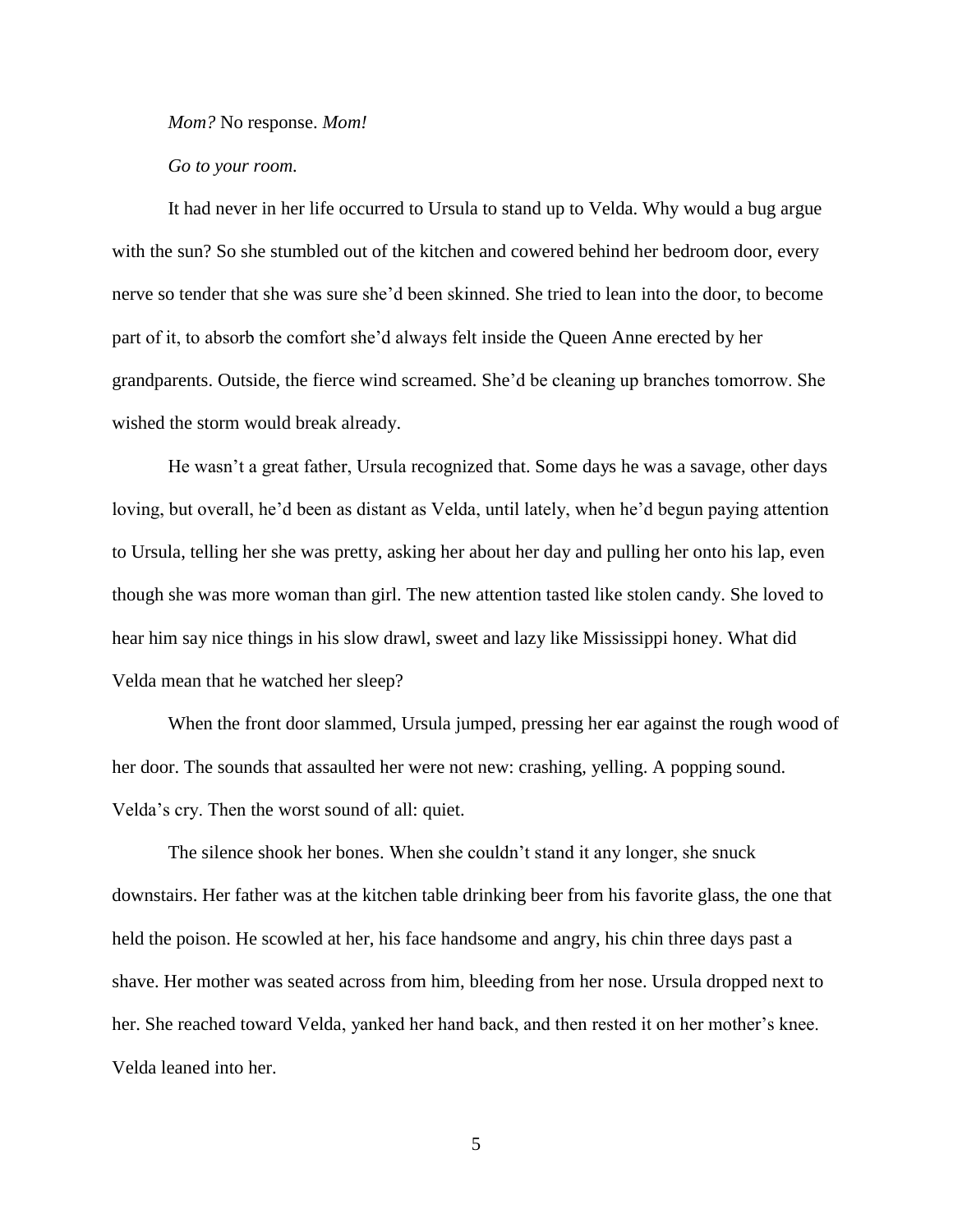Side by side, they watched him grimace and swallow his beer, muttering about

*goddamned women, should have known better* before opening another. The hiss of that second cap popping would be a sound Ursula could forever after call up at will.

The end was not pretty. Before the second glass emptied, he knew. His eyes bulged, and they landed on Velda.

*Why?* The single word was raw, the straight letters a plate for his fury.

Ursula didn't think her mom was going to answer. She didn't know if she'd hear her even if she did, so loud was the bloodthumping in her ears.

*You're a snake,* Velda finally said.

To Ursula's eternal surprise, her father laughed. The sound was horrible, torn from his throat and bile-soaked. And then he lunged, but not at Velda. He came for Ursula.

The hemlock had robbed him of grace, but he managed to reach her, a hand to her throat. He pressed his nose to hers, his breath a bitter cloud, his eyes growing milky with the poison. She screamed, and he tightened his grip.

# *You did this to me you goddamned little witch, didn't you?*

She was too scared to breathe. Her heart skipped, and the urine trickled out of her. He squeezed harder.

*You'll pay for this*, he said, his eyes now the yellow of pus*.* A fit of wet coughing overtook him, but he didn't loosen his grip or break his stare. His spittle flew, each drop landing on Ursula's face, sizzling her flesh. *I'll come back. I will never stop walking this earth, and every time the snakes rise, I'll be here to take the power away from every one of you goddamned witches. You will never have a better man than me, not one of you Catalain women down the line.*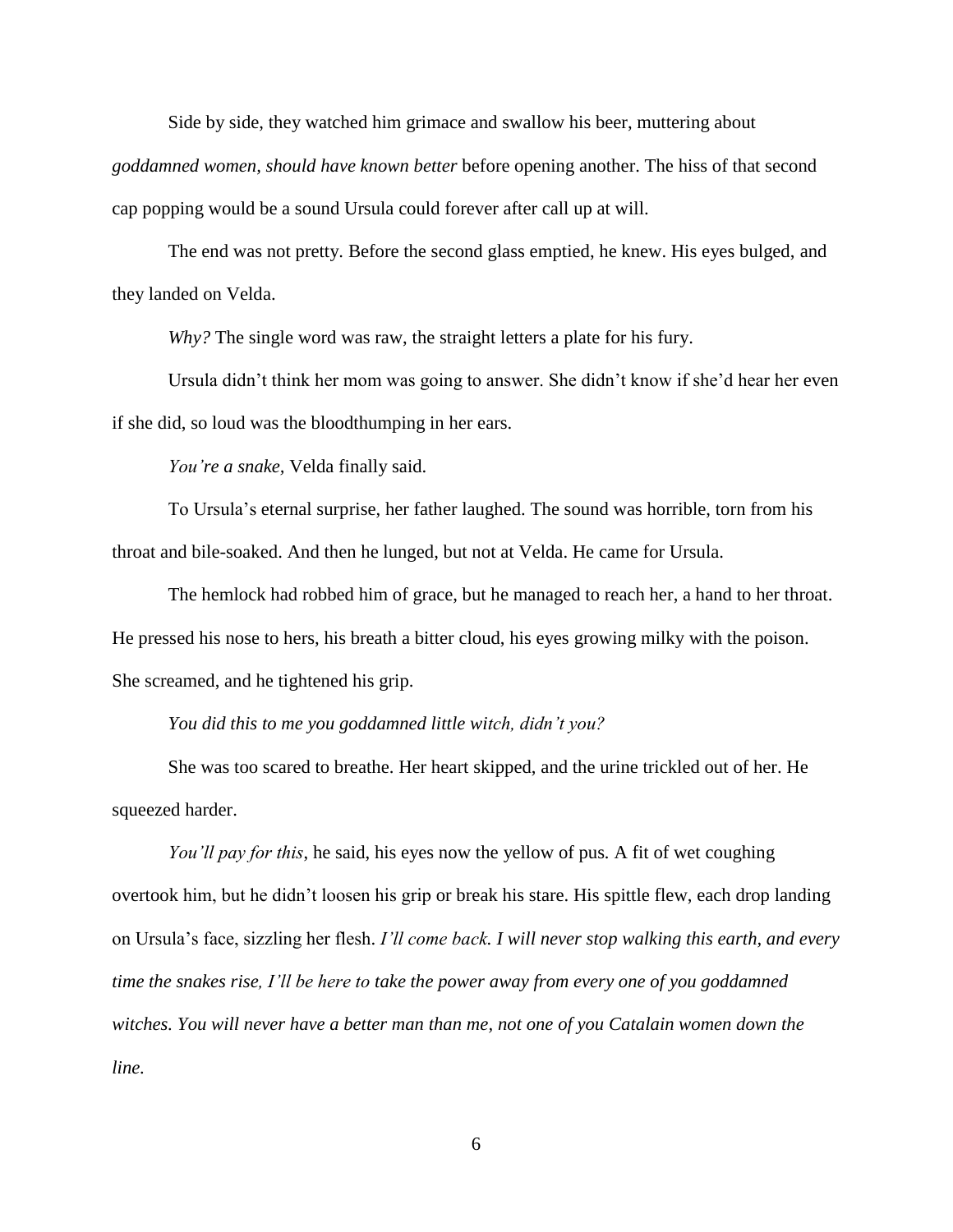### *Not one good man.*

Thick coughing rattled him again, this time with such power that he fell to his knees, releasing Ursula. She sucked in a great gasping breath. Her heart restarted. She began to cry. The terror of what was happening exploded her, and then the loss of hope emptied her. This could not be fixed.

Velda stood to the side. She lit a cigarette, her hands shaking. *Take it back*, *Henry Tanager*, she said through the acrid smoke. She could not seem to locate her mouth with the cigarette.

His laugh was dark and empty. *Take the poison back*, he said, collapsing onto his stomach. He clawed toward the phone, but it was clear he wouldn't make it. The skin of his hands was shriveling, revealing the rigid angles of his finger bones. His voice was wet and loose. *I will take your power when the snakes rise. Your children will pay for this, and their children.*

*Take it back!* Velda screamed. Her smoking cigarette dropped to the ground.

*I will return to make you pay. Not one of you can stop me.* The poison was eating him, devouring his flesh, leaving skeleton and hair.

He tried to stand, lunging at the phone, but his body was overcome by spasms, and he fell back to the floor. By the time he vomited, he was paralyzed from the waist down. He yelled, but his words were gone and it was the incoherent roar of a terrified animal. Velda led catatonic Ursula into the living room and closed the door behind them. Out of sight of her dying father, Ursula became aware of the cold urine soaking her underpants.

When his screams took on a pleading tone, his garbled voice escaping in rasping gurgles, Velda led Ursula outdoors to the banks of the Rum River immediately behind the Queen Anne. The air was preternaturally warm, but the wind had died down, leaving behind a path of stripped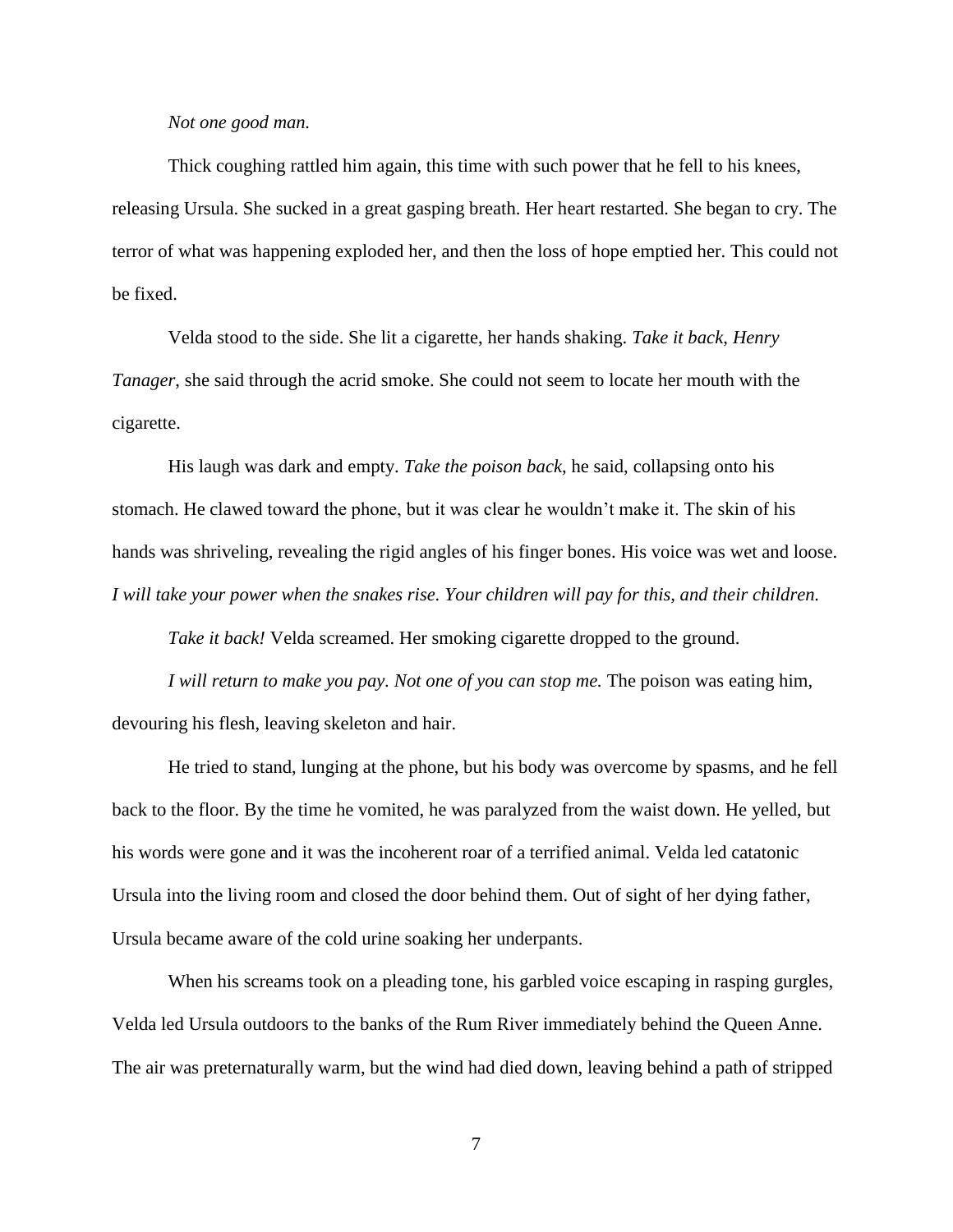leaves and twigs. The storm had never broken. Ursula and Velda walked side by side, not touching, the dying branches crunching underfoot.

Velda finally spoke. *He was the only man who ever saw through my charms. I loved him for it, married him six weeks after we met and was pregnant with you two weeks after that.*

Ursula was empty—of feelings, words, light—so she remained quiet.

*You know what this means, right? With him gone, we can finally move out of that damned house. It was your grandparents'. Your father insisted we live there. I never wanted to. The place has always carried a curse, if you ask me. It's a mausoleum.* She laughed without humor and lit another cigarette.

Ursula knew the gorgeous Queen Anne held secrets and prayers. It was the only consistent comfort she'd ever had, the only home she'd ever known. She loved it. Overhead, a blue moon appeared. Bats swished through the evening ink. The air smelled of wild roses. The world hadn't stopped along with her father's heart. How could that be?

Then the ground began to rumble underfoot with such force that Ursula was thrown against her mother. It wasn't until the earth began to swell as if giving birth that Ursula realized what was happening. Her mouth fell open. The soil was pulsing, rising, leaves and branches rolling down the sides of earth split with the force of labor.

And then, it burst forth.

It was a ball of snakes, at first disoriented, then unraveling and lunging away from their birthing. Ursula screamed until her throat was raw. Velda simply watched, letting the snakes run over her feet like water. Eventually, she told Ursula it was time to return to the house.

If Ursula had ever fought for anything in her life, it would have been in that moment. As much as she wanted to escape the snakes, she didn't want to witness her father's corpse, to smell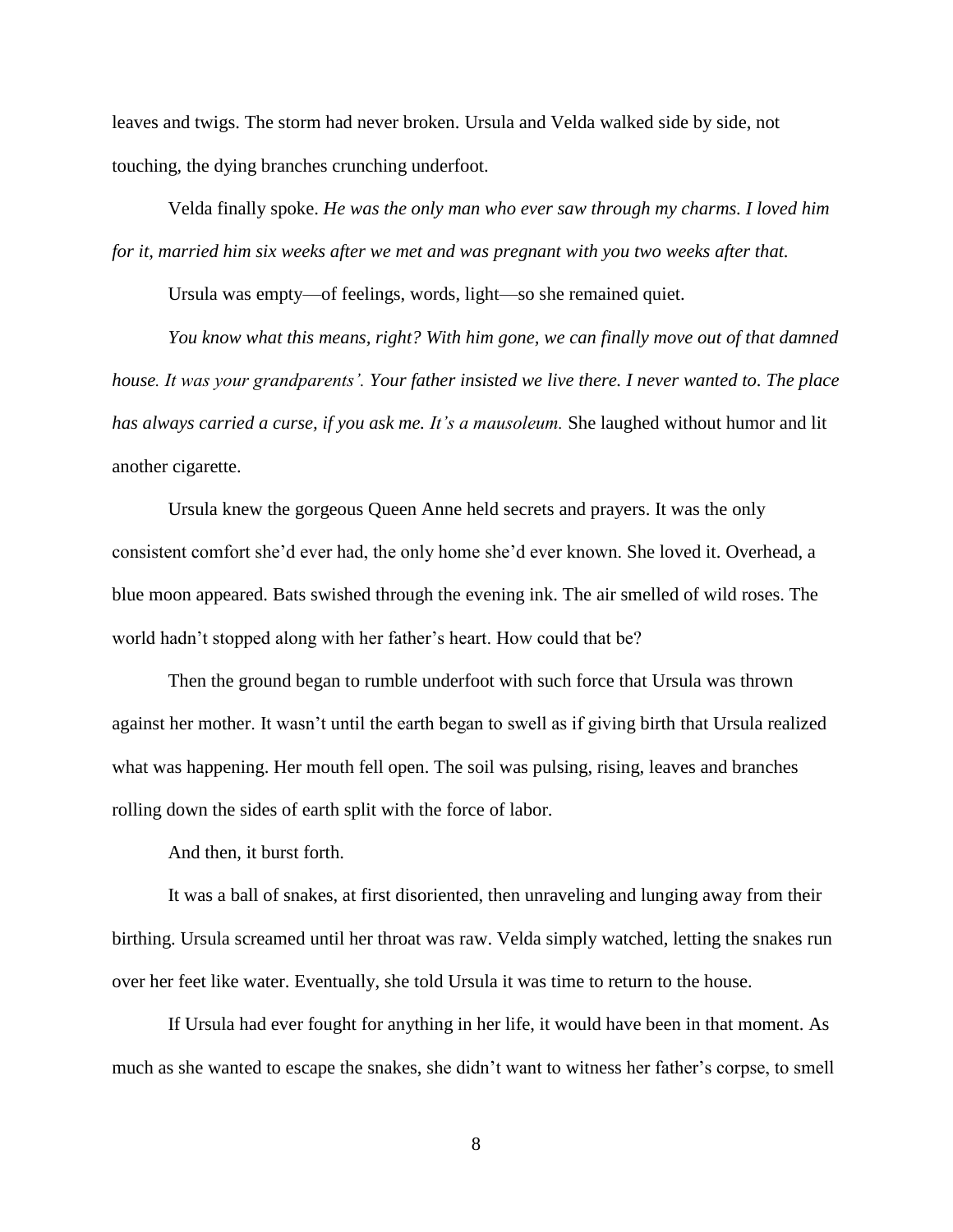his vomit, to feel the stone of his body, but she could have recovered from even that. What was causing white hot terror in her was the thought that he wouldn't be dead. *I will take your power when the snakes rise.* He would be waiting for them, a rotting zombie with a bottle of poisoned beer in one hand and an accusing finger leading the other.

*No.* Ursula's voice was quiet, almost erased by the sussorous snakesong.

*What?*

*I don't want to go back. Please. What if he's not really dead?*

*Don't be stupid. And don't ever tell a soul about today. Family doesn't tell on family. Sharing a secret makes it worse. Do you understand?*

The words branded themselves across the back of Ursula's eyes. *It's our secret. Don't ever tell a soul.* She accepted it as fact.

When they returned, Henry Tanager was sprawled on his back on the cracked linoleum of the kitchen floor, his lifeless eyes open and staring at Ursula, his body nothing more than skincoated bones. A distant part of her, the murky animal motor that kept her heart beating and her breath going when everything else was shutting down, took note: she was a girl who had crafted the poison used to murder her own father.

Fate and time worked desperately to craft a bubble where this didn't have to be the end of Ursula's self-love. If, in that moment, Velda had acted, had in any way stepped out of her own misery to comfort her daughter, to take responsibility, to explain, Ursula could have worked her way back to herself.

Instead, Velda turned away from her husband's death stare to call the police from the wall phone, wailing into the mouthpiece, throwing herself into the role of unexpected widow as completely as she had any other character in her life, as only Velda could do. She left Ursula to